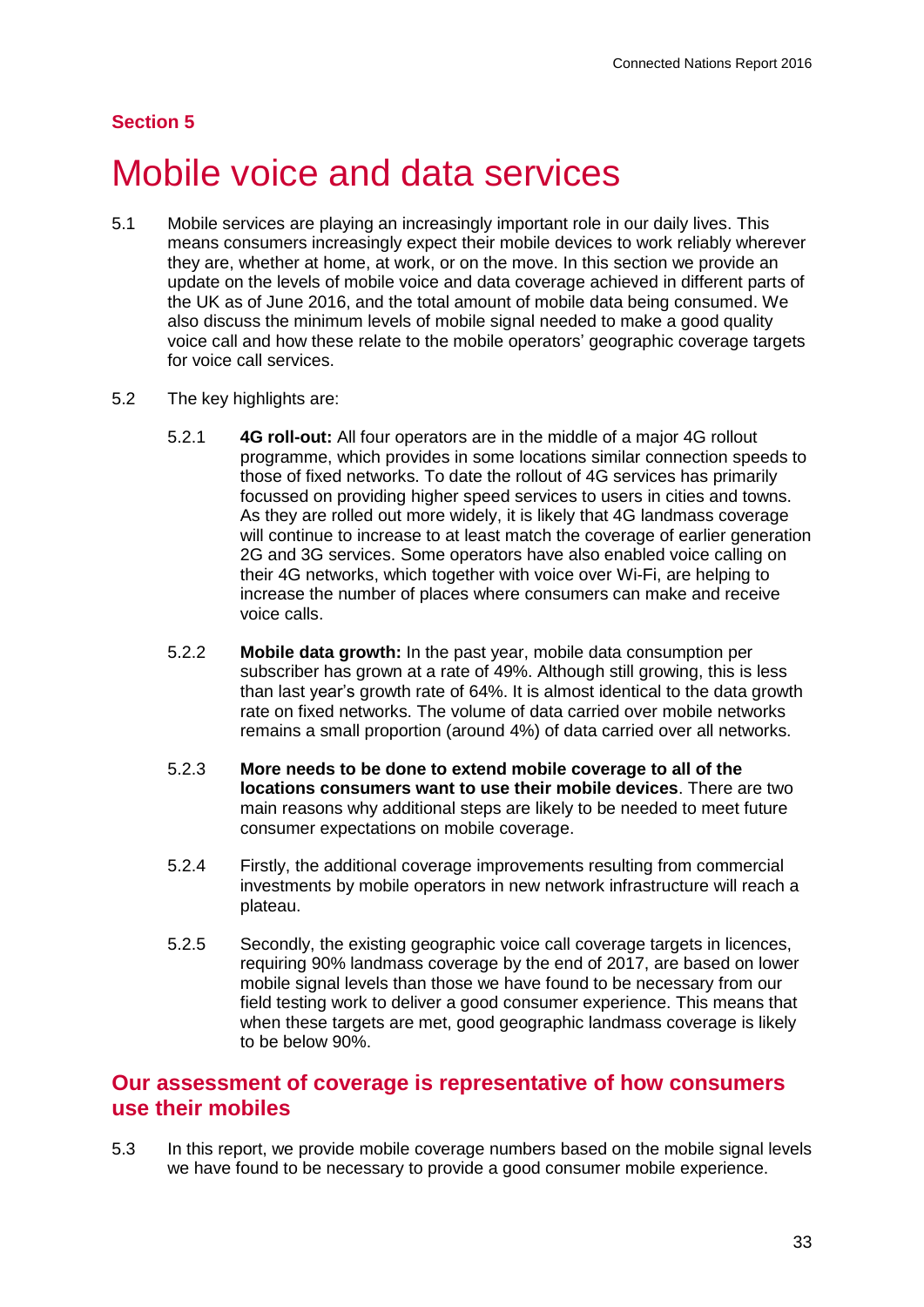These relate to the areas shown in green on our interactive maps $28$ . We also show on these maps areas in amber and red where a mobile signal is available but is likely to provide a less reliable consumer experience.

- 5.4 In previous years, we have reported on mobile coverage in terms of the number of premises where a signal can be received outdoors. We will continue to report on outdoor coverage in this way but, from this year, our focus will be on reporting on mobile coverage in a way that we believe better reflects how and where consumers use their mobile phones – both indoors and outdoors.
- 5.5 For **indoor coverage**, we will report on the percentage of premises where a good mobile signal is likely to be available indoors. This metric is useful to describe the coverage that a consumer will experience when using their phone at home, at work or in a shop. It is more challenging to deliver reliable mobile coverage indoors than outdoors, as walls, buildings and doors reduce the strength of, or even block, mobile signals as they pass through.
- 5.6 We will report on **outdoor coverage** in three ways:
	- 5.6.1 **Geographic coverage**, which represents the percentage of landmass where good coverage is likely to be available. This metric is useful to describe the coverage that a consumer will experience when using their phone outside or on the move between outdoor locations;
	- 5.6.2 **Coverage on the transport network**, which focuses this year on roads. This metric represents the percentage of distance covered by the road network where a good mobile signal is likely to be available inside the car. This metric is useful to describe the coverage that a consumer will experience when using their phone while travelling in a vehicle and not using a car kit with an external antenna. Next year we also aim to report on coverage on the rail network;
	- 5.6.3 **Outdoor premises coverage**, which represents the percentage of premises where a good mobile signal is likely to be available outdoors. This metric is still commonly used by operators and we will continue to report on coverage in this way to aid comparisons.
- 5.7 The levels of mobile coverage in this report are based on data supplied by the operators which has been scaled to indicate where a good consumer experience is likely to be available. This scaling is based on our own field testing of the minimum mobile signal levels needed for a good consumer experience. These signal levels are generally higher than those used in existing mobile operator licence obligations and, as a result, levels of coverage shown in this report are generally lower than the target coverage levels set out in these obligations.
- 5.8 While our use of these metrics make it more difficult to compare our coverage figures with those from other sources, we believe that using these metrics is important for two reasons:
	- 5.8.1 **They offer a more realistic view of current coverage levels.** Figures for coverage expressed in terms of outdoor premises tend to be higher than those for indoor or geographic coverage. Presenting information in terms of

<sup>28</sup> http://maps.ofcom.org.uk/check-coverage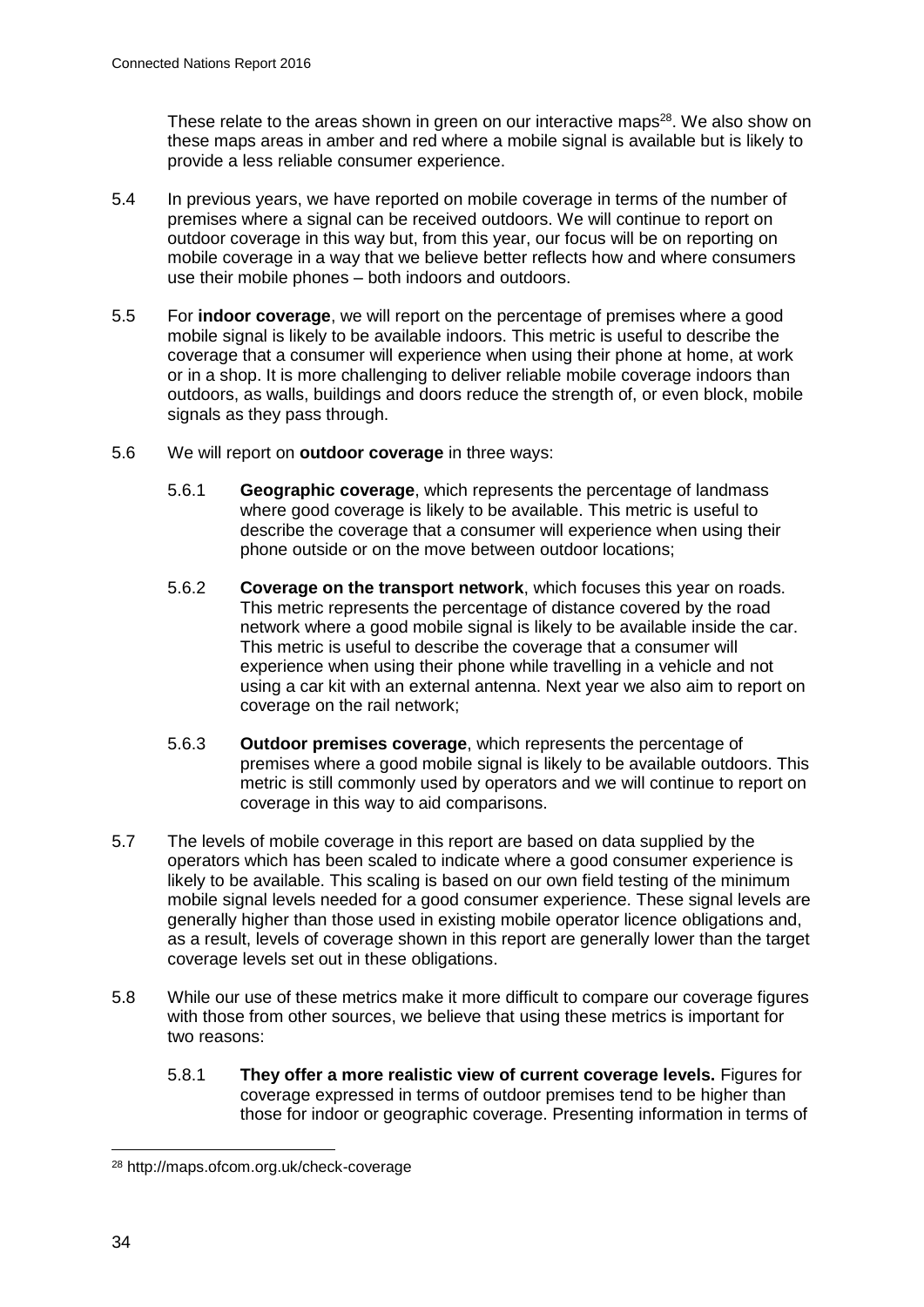outdoor premises can be potentially misleading for consumers, who may feel that their actual experience of coverage does not correspond to the relatively high coverage figures presented. Additionally, and as mentioned above, expressing coverage in terms of outdoor premises does not reflect the locations where the majority of consumers use their phones most; and

- 5.8.2 **They provide an important baseline against which future improvements in coverage can be measured.** Several current public policy initiatives are targeting improvements in coverage by requiring operators to achieve agreed levels of indoor and geographic coverage by certain dates. By reporting on mobile coverage in terms of geographic and indoor coverage, it is easier to identify the progress being made towards meeting these coverage targets. In addition, the use of Ofcom's scaling of the mobile coverage data provided by operators to show where good reliable coverage is available provides a useful benchmark for the actual improvements being delivered by these initiatives, and the improvements any new coverage improvement initiatives should be aiming to achieve.
- 5.9 In the remainder of this section, we summarise the levels of coverage from all operators for both mobile voice and data networks, i.e. we consider an area or property to be in coverage if a mobile signal can be received from all operators. In addition, we highlight the coverage of 4G networks, given operators' ongoing focus on deploying these networks.
- 5.10 In order to facilitate year on year comparison, we are using data collected in June 2016 to calculate coverage. We note that since this data was collected, further network deployment is likely to mean that coverage levels have continued to increase. Our coverage checking tools<sup>29</sup> use the most up-to-date mobile coverage data.

# **Status of mobile coverage across the UK and in the nations**

5.11 [Figure 17](#page-3-0) summarises the mobile coverage available in the UK and constituent nations from all operators, for voice, data and 4G networks.

<sup>29</sup> https://checker.ofcom.org.uk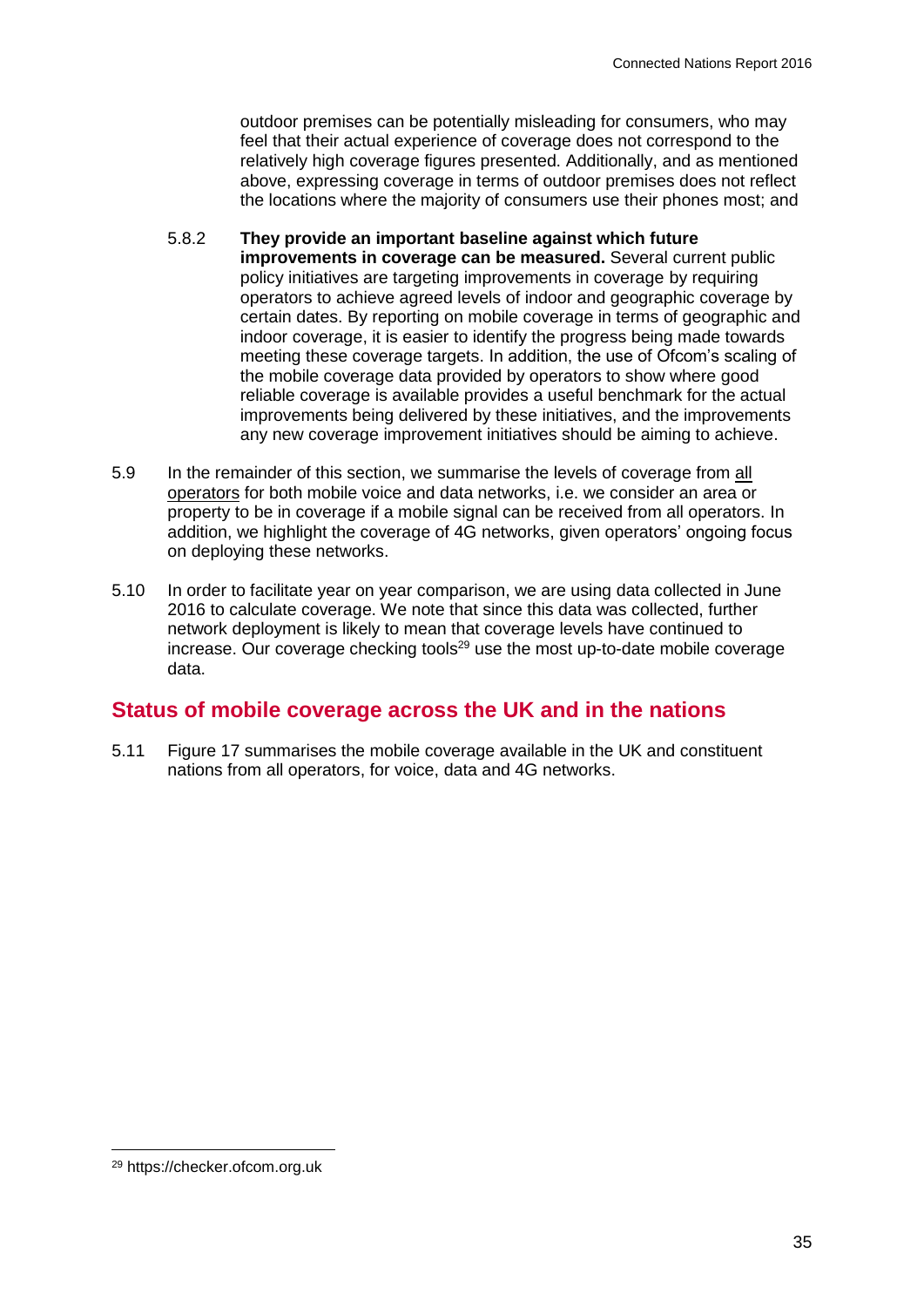## <span id="page-3-0"></span>**Figure 17: Summary of mobile coverage from all UK operators**

Consumers can use their phones for voice calls inside 2015 **UK** 2016 almost 90% of UK premises and data services inside **Indoor premises** 85%  $89%$ around 80% of UK premises Voice **Outdoor geographic area** 66% 58% Outdoor coverage has improved but remains low. **Outdoor premises** 97% 96% especially in the rural areas of Scotland and Wales **Indoor premises** 80% 77% 4G coverage continues to rise and now covers over 70% 52% 38% Data Outdoor geographic area of UK premises indoors **Outdoor premises** 93% 88% **Indoor premises** 72%  $28%$ 2016 2015 **Scotland**  $AC<sub>2</sub>$ Outdoor geographic area 40%  $R^{0/2}$ 84% 79% **Indoor premises Outdoor premises** 86% 46% 29% **Voice** Outdoor geographic area 36% 2016 2015 **England Outdoor premises** 95% 93% 91% 87% **Indoor premises** 75% 70% **Indoor premises** Voice 84% 77% 10% Outdoor geographic area Data Outdoor geographic area 21% **Outdoor premises** 87% 79% **Outdoor premises** 98% 97% **Indoor premises** 82% 81% 62% 22% **Indoor premises** Data Outdoor geographic area 72% 57%  $4G$ Outdoor geographic area  $12%$  $2%$ 76% **Outdoor premises** 95% 91% **Outdoor premises** 37% **Indoor premises**  $\mathcal{L}$ 76% 31%  $4G$ Outdoor geographic area 60% 11% **Northern Ireland** 2016  $|2015$ 50% **Outdoor premises** 90% 80% 67% **Indoor premises Voice** Outdoor geographic area 81% 66% **Wales** 2016 2015 95% 89% **Outdoor premises** 73% 65% **Indoor premises Indoor premises** 70% 57% Voice 52% 46% Outdoor geographic area Data Outdoor geographic area 71% 43% **Outdoor premises** 90% 88% 90% 74% **Outdoor premises Indoor premises** 57% 47% **Indoor premises** 64% 37% **Data** Outdoor geographic area 27% 17%  $4G$ 60% 17% Outdoor geographic area 76% **Outdoor premises** 67% **Outdoor premises** 86% 46% **Indoor premises** 34% 10% Outdoor geographic area 2% 4G 13% Coverage is for all operators, i.e. the percentage of premises or geographic area where there is likely to be a signal from all operators. Coverage levels for individual operators may be higher **Outdoor premises** 53% 20%

*Source: Ofcom analysis of operator data*

#### **Mobile delivery technologies**

There are currently three generations of technology used to deliver mobile services to consumers in the UK.

**2G** was the first digital mobile technology, launched in the UK in 1992. It is used to deliver voice, text services and low-speed data services. 2G services are delivered by O2, Vodafone and EE.

**3G** is a later generation of digital mobile technology, launched in 2003, and provides typical download speeds of over 5Mbit/s. 3G supports voice, text and data services, and services are operated by  $O_2$ , Vodafone, EE and Three.

**4G** is the latest generation of mobile technology, launched in 2012, and provides typical download speeds of over 10Mbit/s, with some services able to deliver significantly higher. These services are operated by  $O<sub>2</sub>$ , Vodafone, EE and Three. There has been a significant roll-out of additional 4G services by all operators over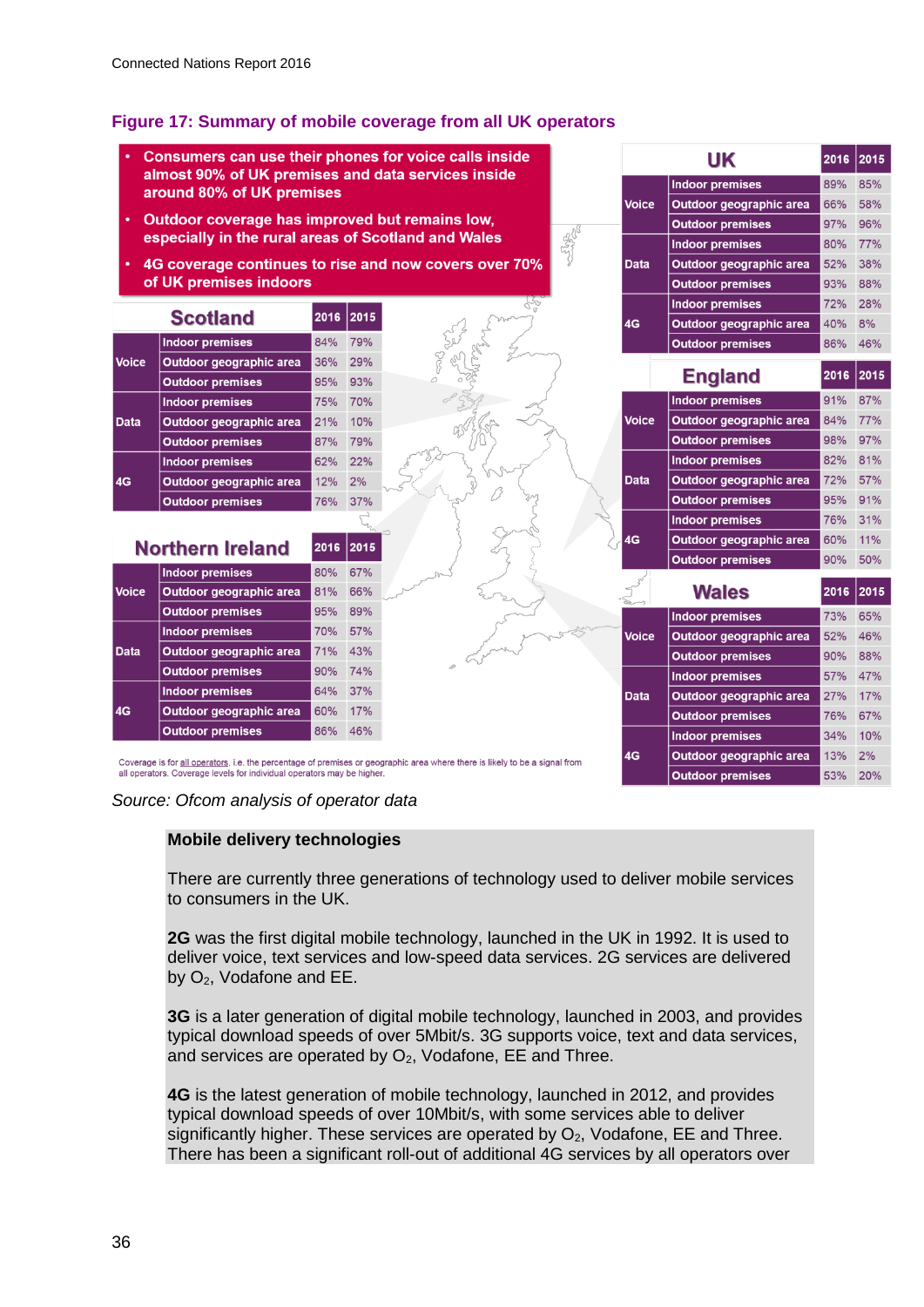the past year. Three and EE have also upgraded their 4G networks to support voice services. Other operators may introduce similar services over the coming months.

When we report on mobile coverage, we often focus on the services offered by networks, rather than the technologies themselves. This is because the latest generation of mobile phones support all of these technologies and if, for example, a 3G network is unavailable, the phone will automatically switch to a 2G network to make the call. We therefore report on voice and data services.

The coverage of **voice services** is determined by the combined coverage of 2G and 3G networks, plus the 4G voice networks operated by EE and Three. The coverage of **data networks** is determined by the combined coverage of 3G and 4G networks.

- 5.12 The coverage of voice services has increased over the past 12 months, with 66% of the UK's geographic landmass having coverage from all operators, up from 58% in 2015. Indoors, voice services from all operators are now available within 89% of the UK's premises, up from 85% in 2015. The increase in voice coverage has been driven by both increases in 3G coverage and the deployment of 4G voice services.
- 5.13 The coverage of mobile data networks has also improved, but remains lower than voice coverage. 52% of the UK's geographic landmass has mobile data coverage from all operators, up from 38% in 2015. Around 82% of UK premises can receive a mobile data network signal from all operators indoors, up from 77% in 2015.
- 5.14 Geographic coverage of both voice and data networks is lower in Scotland and Wales than other parts of the UK. This is because a greater proportion of their landmass is rural, and mobile coverage is more difficult to provide in these areas than urban areas on a commercial basis due to their lower population density.
- 5.15 Operators are continuing to increase the coverage of their 4G networks. All operators now provide some 4G coverage to the UK's major cities and coverage is beginning to reach into smaller towns and some rural areas. Around 40% of the UK's landmass is now covered by a 4G signal from all operators, up from just 8% a year ago. Inbuilding 4G coverage has also increased significantly; 72% of UK premises can now receive a 4G service from all operators indoors, compared to just 28% in 2015.
- 5.16 4G coverage has increased the most in Wales and Scotland, with both countries experiencing a six-fold increase in geographic coverage. However, overall coverage levels are still low, with only 12% and 13% of landmass in Scotland and Wales respectively covered by 4G networks from all operators.
- 5.17 The information on coverage levels in this chapter is based the mobile signal strength data provided to us by all mobile operators in June 2016. Operators are continuing to upgrade their networks and deploy new base stations. It is therefore possible that coverage levels may have increased since this data was collected. For example, we note that in November EE switched on 700 4G sites<sup>30</sup> which use spectrum at 800MHz. This spectrum is particularly well suited to providing coverage over wide areas and deep into buildings. These and other recent improvements will be reflected

 $\overline{a}$ 

<sup>30</sup> http://newsroom.ee.co.uk/ee-calls-on-industry-to-get-clear-on-coverage-as-it-covers-5000-squarekilometres-of-4g-not-spots-overnight/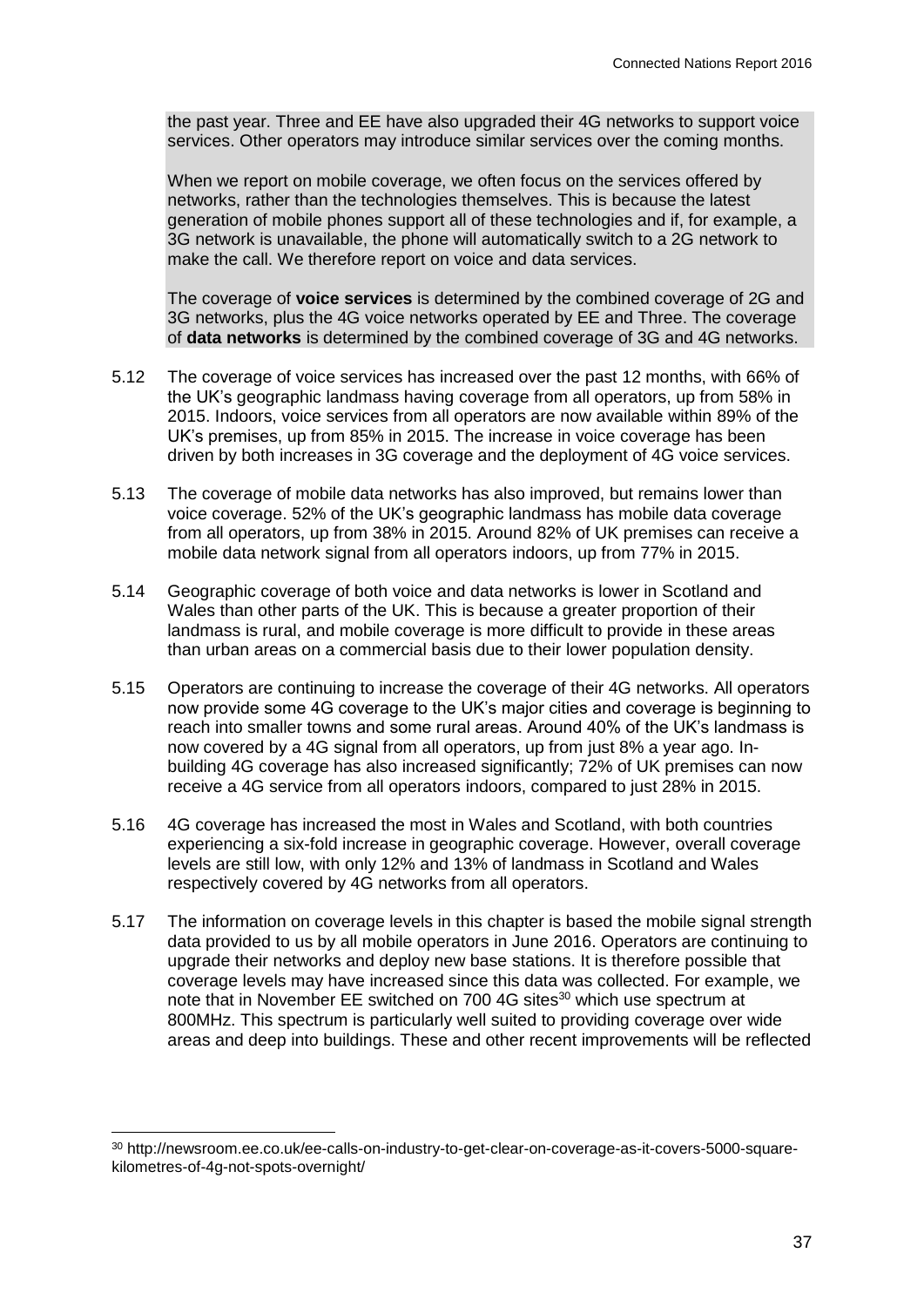in the next report. In addition, our online coverage checker $31$  uses the most up-todate information provided by operators.

5.18 We explore the coverage of mobile voice and data networks in more detail below.

#### **Some 4G networks have been upgraded to support voice calls**

Until recently, the 4G networks deployed in the UK only supported high speed data services; in order to make or receive a voice call, a mobile phone connected to a 4G network needed to automatically switch to a 2G or 3G network, switching back to the 4G network once the call is complete.

However, in the past year EE and Three have upgraded their 4G networks to support voice calls, using a technology known as 4G Voice or VoLTE. Combined with the ability, supported by all operators, to make voice calls over Wi-Fi, this development means that consumers should be able to make and receive phone calls in more places than before.

In calculating voice coverage, we include data from the 2G and 3G networks of all operators, plus the 4G networks of EE and Three. We understand that Vodafone and O<sup>2</sup> are undertaking trials of 4G Voice and could include their networks in the future.

#### **Coverage of mobile voice services**

5.19 Operators mostly use their 2G and 3G networks to provide voice services. EE and Three have upgraded their 4G networks to also support voice services and an increasing number of handsets are compatible with this new technology. [Figure 18](#page-5-0) shows the coverage of mobile voice services for each operator in the UK.

|                                 | O <sub>2</sub><br>(2G, 3G) | <b>Vodafone</b><br>(2G, 3G) | EE<br>(2G, 3G, 4G) | <b>Three</b><br>(3G, 4G) |
|---------------------------------|----------------------------|-----------------------------|--------------------|--------------------------|
| Indoor, premises                | 96%                        | 95%                         | 96%                | 95%                      |
| Outdoor geographic,<br>landmass | 78%                        | 82%                         | 80%                | 76%                      |
| <b>Outdoor, premises</b>        | 99%                        | 99%                         | 99%                | 99%                      |

#### <span id="page-5-0"></span>**Figure 18: UK coverage for each operator's mobile voice services**

*Source: Ofcom analysis of operator data*

5.20 In the case of EE and Three, the activation of 4G voice services on their networks has helped improve voice coverage<sup>32</sup>, but for slightly different reasons. EE's 4G network is the most mature amongst the operators in the UK and enabling 4G voice on this network offers their customers an additional means to make and receive calls. EE provides an indoor mobile voice service to 96% of UK premises, but this falls to 94% of premises if their 4G coverage is disregarded and only their 2G and 3G networks' coverage is included.

<sup>31</sup> https://checker.ofcom.org.uk

<sup>&</sup>lt;sup>32</sup> We are currently undertaking further field testing work to more firmly establish the minimum 4G signal level needed to provide reliable 4G voice call coverage.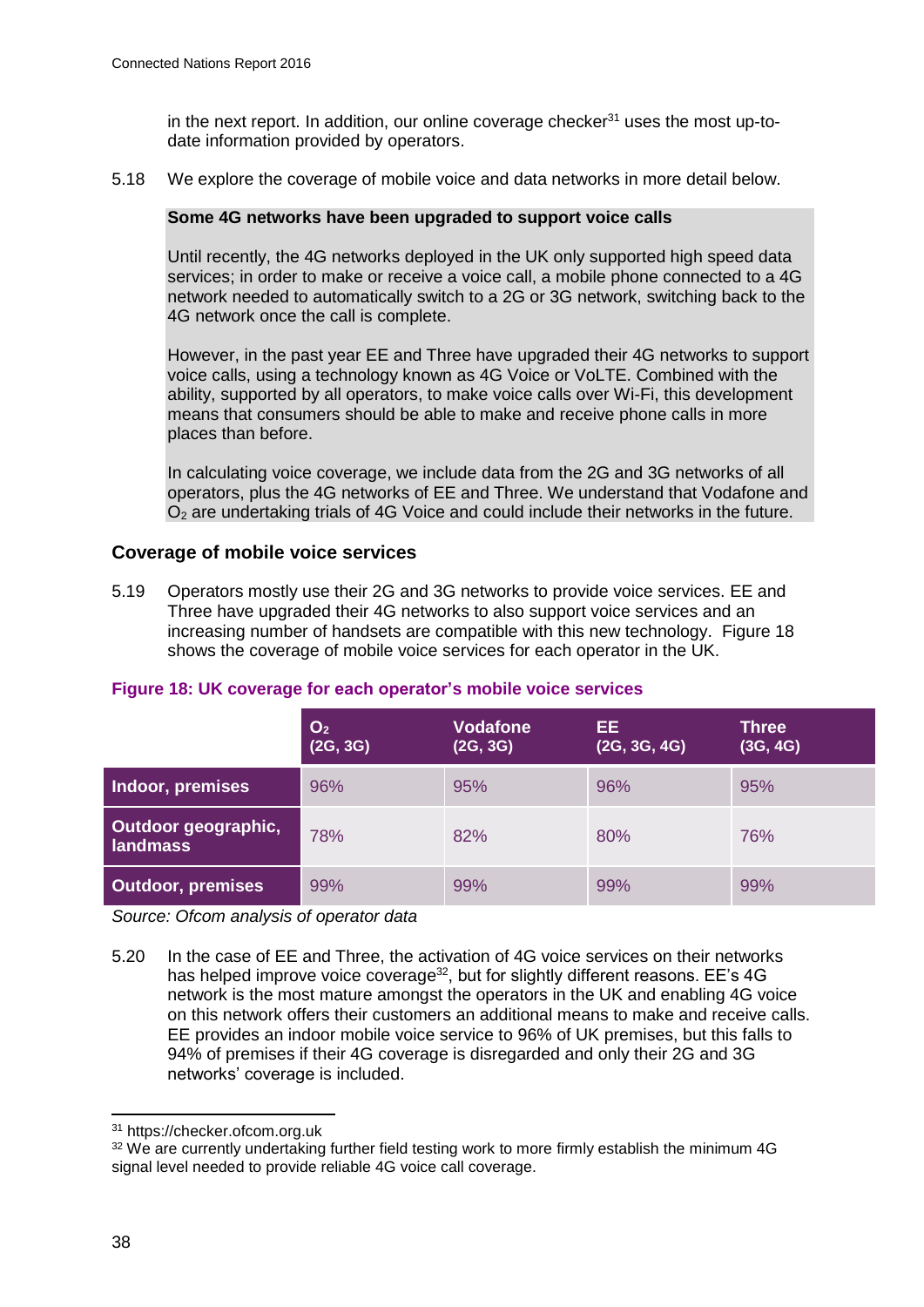- 5.21 For Three, the benefit is mainly derived from their use of lower frequency spectrum at 800MHz for some parts of their 4G network. The characteristics of this frequency band make it good at covering wide areas and, in particular, penetrating deep into buildings. Three's use of their 4G network takes their geographic voice coverage to 76% of UK landmass, as opposed to 70% of landmass if they only used their 3G network. The difference is even more pronounced with indoor coverage, with 95% of UK premises covered if 4G is included, compared to just 86% of premises if only their 3G network is used to deliver voice.
- 5.22 We can expect some further improvement mobile voice call coverage with the further deployment of voice-enabled 4G networks by all operators, in particular those operating in the 800MHz spectrum band.

#### **Coverage of mobile data services**

5.23 Operators mostly use their 3G and 4G networks to provide higher-speed mobile data services to their customers; 2G networks are only capable of supporting lower-speed data connections and we exclude them from this assessment of coverage. [Figure 19](#page-6-0) shows the coverage of mobile data services for each operator in the UK.

#### <span id="page-6-0"></span>**Figure 19: UK coverage for each operators' mobile data services, based on combined 3G and 4G coverage**

|                                        | O <sub>2</sub> | <b>Vodafone</b> | EE. | Three |
|----------------------------------------|----------------|-----------------|-----|-------|
| Indoor, premises                       | 92%            | 92%             | 95% | 87%   |
| Outdoor geographic,<br><b>landmass</b> | 63%            | 66%             | 76% | 70%   |
| <b>Outdoor, premises</b>               | 96%            | 97%             | 99% | 97%   |

*Source: Ofcom analysis of operator data*

- 5.24 3G networks have been deployed in the UK since 2003 and their levels of coverage are relatively high, compared to more recently deployed 4G networks. The coverage of mobile data services is, therefore, largely determined by the level of 3G coverage. However, this will change as operators continue their 4G network deployment, especially where those networks make use of spectrum at 800MHz, which is better suited to covering large areas and reaching deep into buildings.
- 5.25 Coverage of 4G services has increased significantly over the past year as all operators continue to roll out these networks. Each operator now provides indoor coverage to over 80% of the UK's premises, offering levels of coverage similar to their more mature 3G networks. Geographic coverage is lower, with operators' 4G networks covering between a half and two thirds of the UK's landmass.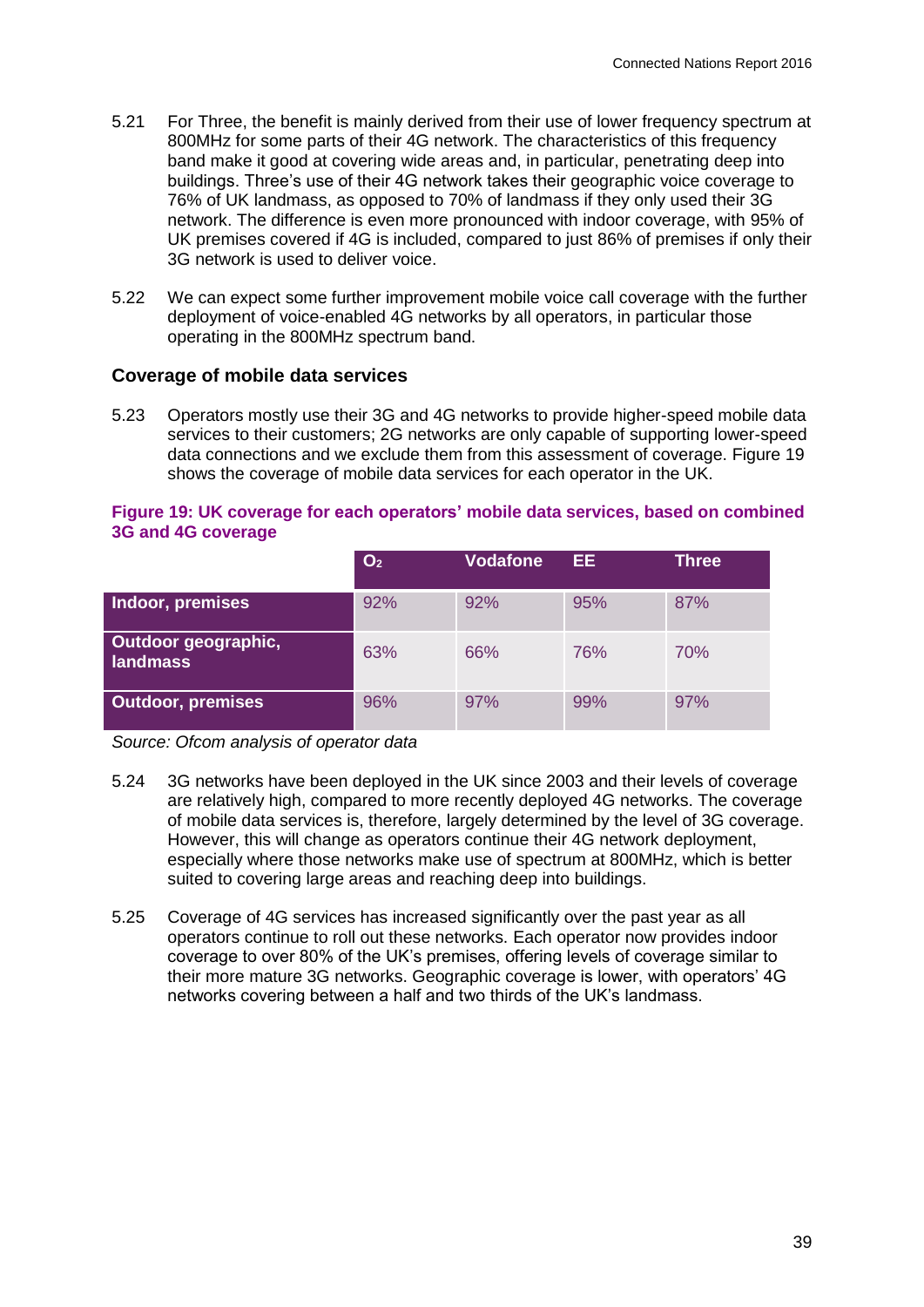

## <span id="page-7-0"></span>**Figure 20: Coverage of 4G networks has increased over the past year**

*Source: Ofcom analysis of operator data*

### **Coverage of mobile services on the transportation network**

- 5.26 Consumers spend a significant amount of time travelling on the roads or on trains and frequently experience poor coverage. This may be because these roads or railway lines pass through rural areas, tunnels or cuttings, where mobile signals are weak or totally blocked. In urban areas, the problem could be because too many people are trying to use the network at the same time.
- 5.27 Being able to communicate on the move is important to consumers. Yet providing reliable coverage across the transportation network can be challenging. This year, as in previous years, we report on the coverage of mobile networks across the UK's road network. We have also undertaken some research to understand levels of mobile coverage on key train routes.

#### Mobile coverage on roads

- 5.28 Good mobile coverage is important for road users. For workers on the move it provides a vital means to stay in contact with colleagues and customers; it allows drivers or pedestrians to call for help in an emergency; and, increasingly, it will connect vehicles and roadside sensors as part of the emerging Internet of Things.
- 5.29 As [Figure 21](#page-8-0) shows, coverage on A and B roads reflects levels of geographic coverage and is relatively low. Just 62% of the UK's network of A and B roads is covered by a voice service from all operators. Data coverage is even lower, at just 45% of the A and B road network. Coverage is worst in Scotland and Wales, which reflects the relatively low levels of geographic coverage in these countries. Voice calls are only possible on around 40% of Scotland and Wales' network of A and B roads.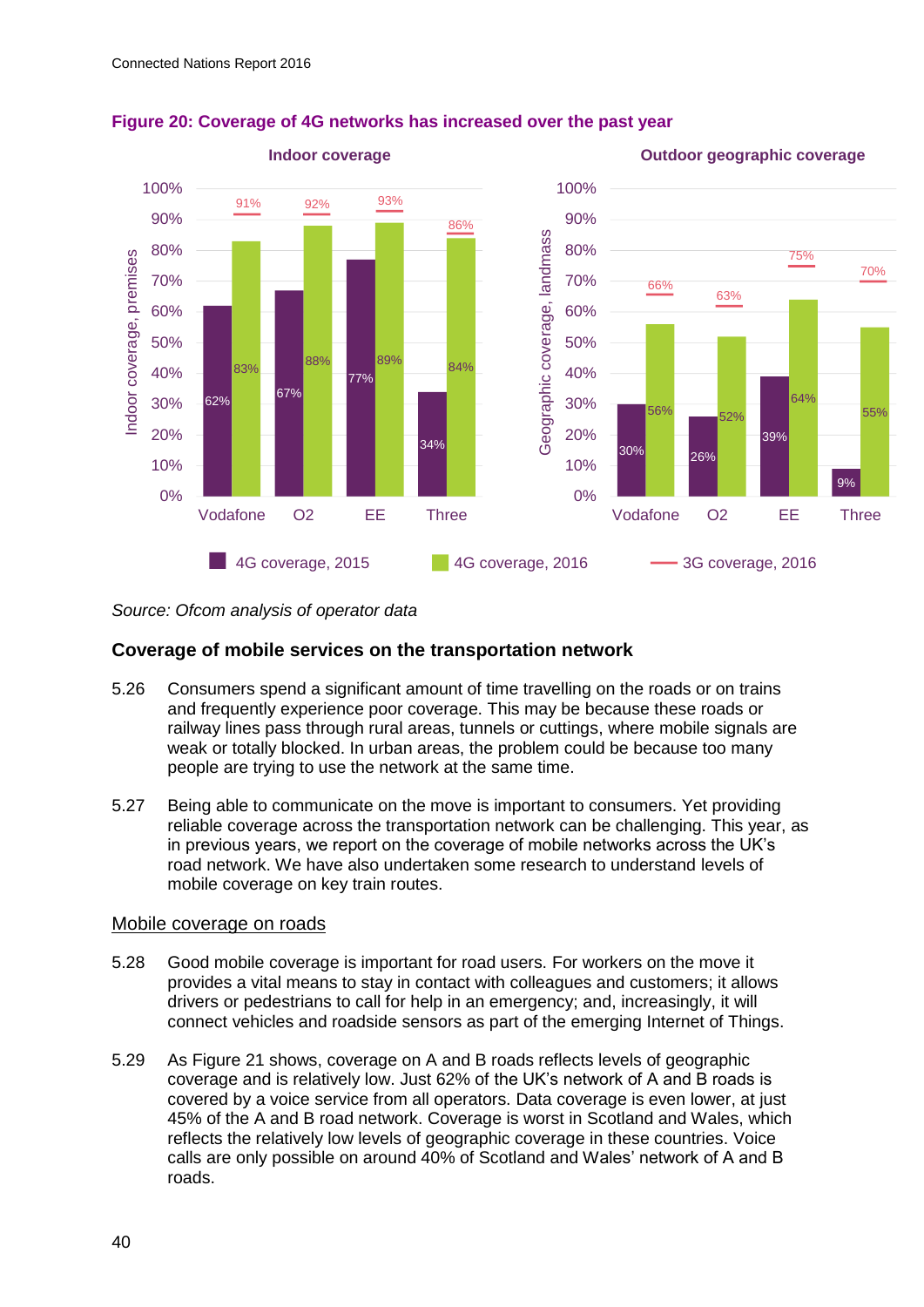5.30 Coverage on motorways is better, as these major roads are often targeted by operators at an early stage of network deployment. 97% of the UK's motorway network is covered by voice services from all operators, with motorways in the nations similarly well covered for voice. Data coverage on motorways is lower, but still significantly better than A and B roads; 83% of the UK's motorway network is covered by a data service from all operators.

|                  | A and B roads, %<br>road network |                         | Motorways, % road<br>network |                         |  |
|------------------|----------------------------------|-------------------------|------------------------------|-------------------------|--|
|                  | <b>Voice</b><br>coverage         | <b>Data</b><br>coverage | <b>Voice</b><br>coverage     | <b>Data</b><br>coverage |  |
| <b>UK</b>        | 62%                              | 45%                     | 97%                          | 83%                     |  |
| England          | 72%                              | 55%                     | 97%                          | 85%                     |  |
| Northern Ireland | 59%                              | 43%                     | 92%                          | 74%                     |  |
| Scotland         | 39%                              | 25%                     | 95%                          | 75%                     |  |
| <b>Wales</b>     | 40%                              | 22%                     | 97%                          | 89%                     |  |

#### <span id="page-8-0"></span>**Figure 21: Mobile coverage on many roads is poor**

*Source: Ofcom analysis of operator data*

*Note: For in-car coverage, we assume that the mobile phone is used within the vehicle. Coverage would be better if a car kit with an external antenna were used.*

#### Mobile coverage on trains

5.31 As explained in the box below, mobile coverage inside train carriages can be poor for a combination of reasons. The apparently obvious approach of simply deploying more base stations to cover all of the rail corridor may not an effective solution in all cases, and would certainly be high cost.

#### **Why is mobile coverage on trains often so poor?**

While the coverage of mobile networks continues to improve in many places, many of us still experience the frustration of dropped calls and poor speeds when trying to use our mobile phone on a train. Why is delivering reliable mobile coverage to train passengers so difficult?

One reason is the location of the tracks. Intercity railway tracks often pass through rural areas, where levels of coverage tend to be lower than in urban areas. However, consumers often experience dropped calls and slow data speeds even in dense urban areas, such as around railway stations. This is more likely caused by the mobile networks lacking the capacity to deal with high numbers of users simultaneously. In addition, many railway tracks are laid in deep cuttings and tunnels, which are difficult and costly to cover with standard network base stations.

The construction materials used in some newer trains also contribute to poor coverage. In particular, the train windows are sometimes coated in a metallic film or mesh. While this has the desired effect of helping to regulate the temperature within the train, the coating also weakens or blocks mobile signals from passing through.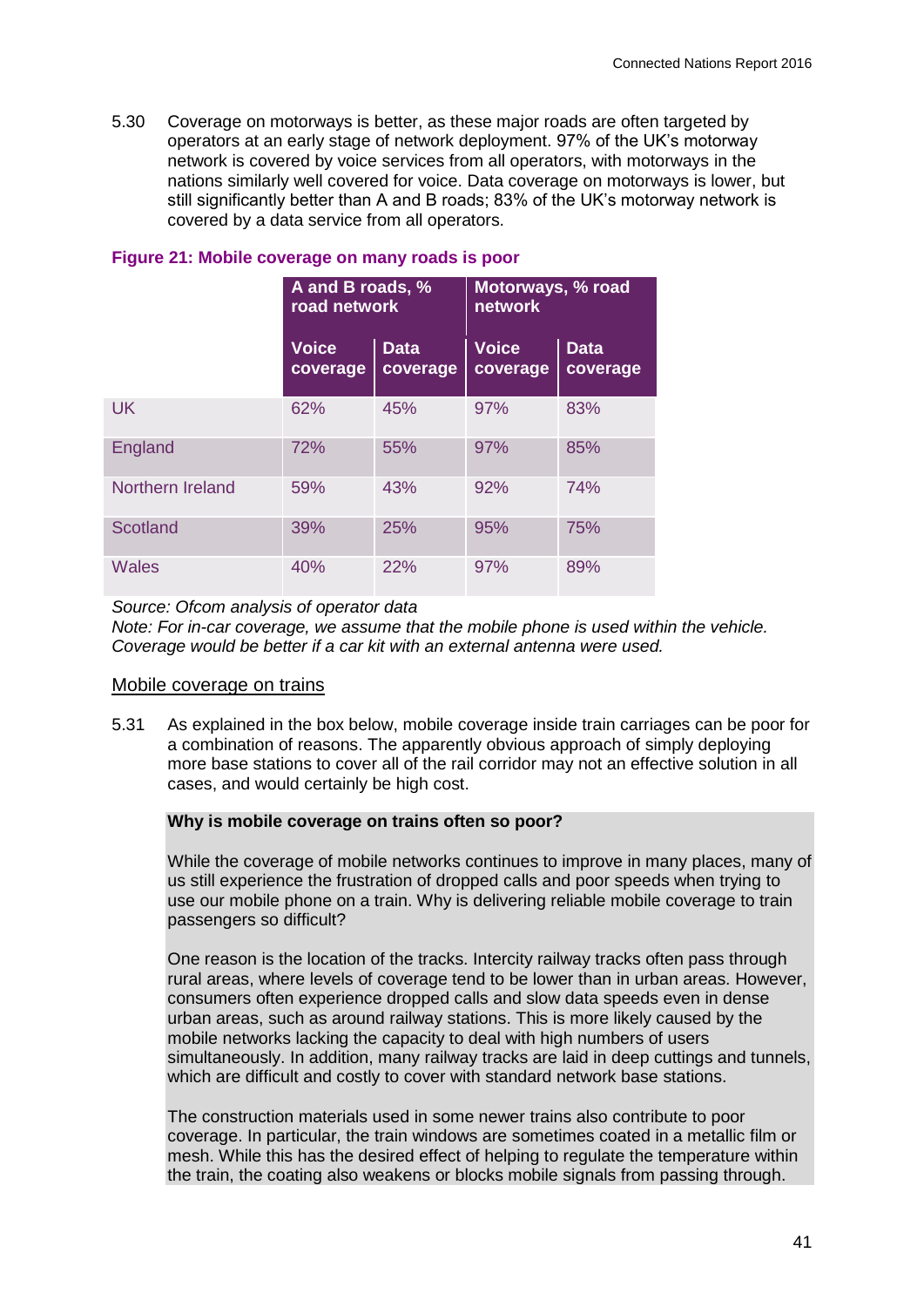- 5.32 Consequently, the train industry (Network Rail and the Train Operating Companies or TOCs) have been working on a number of different approaches to improving connectivity as the rail travelling public's expectations have risen. Some TOCs have deployed repeater technology, but these have tended only to improve matters for customers of a single mobile operator and do not solve the problem of deep cuttings and tunnels, or lack of coverage.
- 5.33 More generally, many TOCs, particularly those running the main long distance routes have installed Wi-Fi systems into their rolling stock, providing internet connectivity to the travelling public via on train gateways, provided by specialist service providers, that use either satellite or, now more commonly, mobile coverage. These solutions also do not provide contiguous coverage because of the tunnel and cutting problem and lack of mobile coverage and capacity in some areas. Additionally, these services have typically been provided on a "pay as you go" basis and have not supported voice connectivity. The latter point is becoming less of an issue with increasing adoption of Wi-Fi calling functionality by the operators, and this functionality is likely to be widely available and commonly used by most consumers within a few years.
- 5.34 Government has taken a keen interest in these developments and recently announced that the Department for Transport is proposing a new set of conditions on TOC franchises that will deliver free Wi-Fi services to travellers on all of the main routes, both long distance and commuter, over the next few years. The aim is to provide uninterrupted coverage along the entire route with sufficient capacity to meet the basic internet access and voice connectivity needs of the normal passenger loads, based on actual route data. The requirement specified per passenger will increase over time to meet increases in expectation and usage.
- 5.35 The approach taken is technology agnostic as far as "backhaul" solutions providing connectivity to the on train gateways are concerned. Additional operator capacity targeted at the rail corridor is one approach already being deployed on the Chilterns line through an agreement between Arriva and EE. Other radio spectrum, aside from that licensed to mobile network operators, could potentially be used and Ofcom would welcome further dialogue with the TOCs and their service partners on these issues.
- 5.36 In order to meet the goal of service contiguity, access to facilities close to or on the rail corridor will also be necessary for any backhaul solution deployed. The planned reforms to the Electronic Communications Code contained in the Digital Economy Bill will facilitate this but it is envisaged that Network Rail, as the rail corridor landowner, will also play a key role in providing a range of active and passive services to the service providers, particularly with regard to deploying solutions in tunnels.
- 5.37 Ofcom is already planning additional service monitoring activity to assess the effectiveness of these measures and will remain in active dialogue with Government, the rail industry and service providers to ensure their success.

# **Challenges remain in delivering mobile coverage in rural areas and to consumers on the move**

- 5.38 Mobile operators face a number of challenges in delivering high levels of geographic coverage. Many of these result from the challenges associated with installing mobile network equipment in very rural areas, and include:
	- 5.38.1 **Terrain**, e.g. steep mountains make it harder to reliably deliver mobile signal coverage deep into valleys: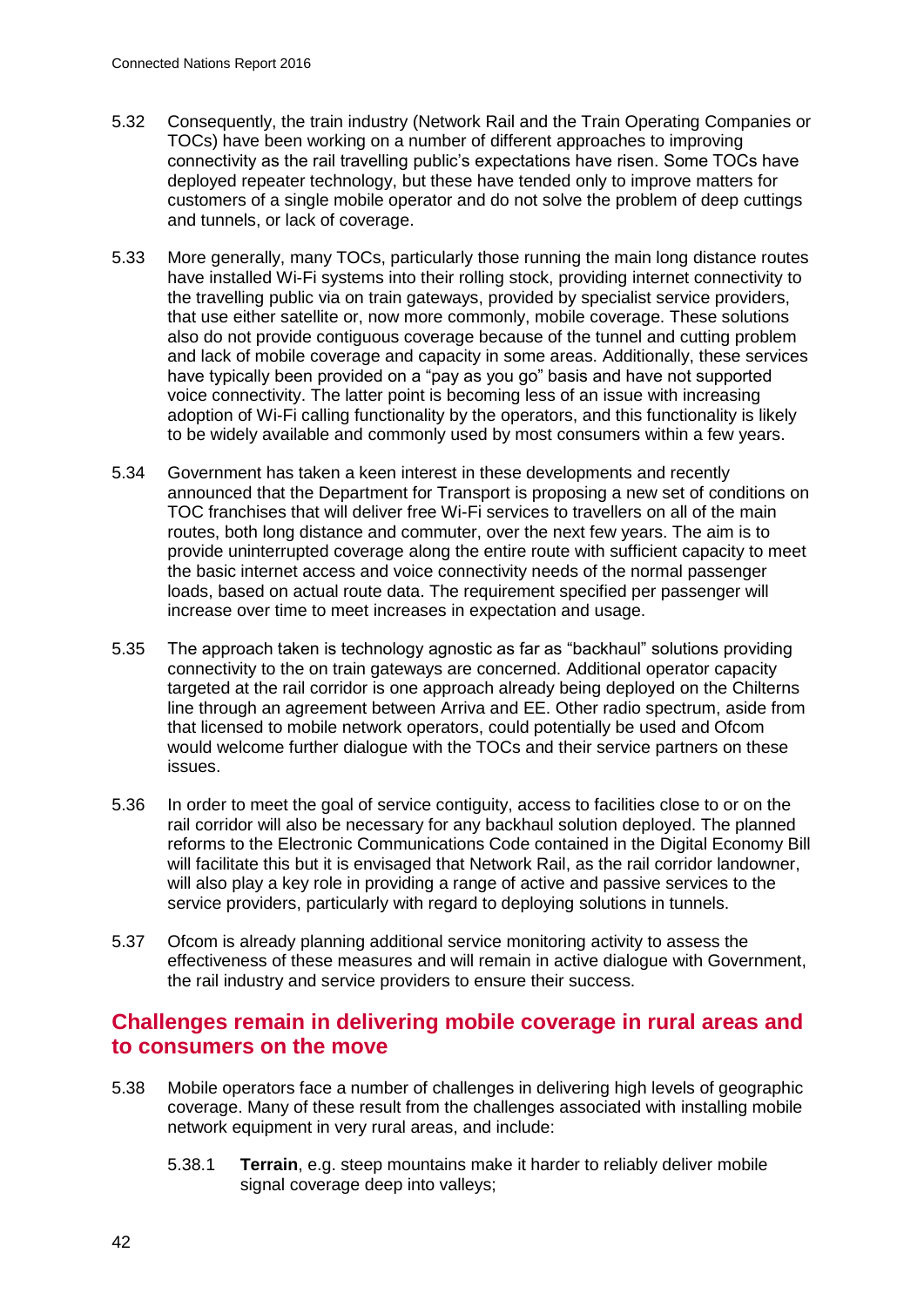- 5.38.2 **Policy**, e.g. planning restrictions on where mobile base stations can be built, especially in areas of natural beauty; or
- 5.38.3 **Practical factors**, such as difficulties in securing and maintaining a reliable power supply for the base station.
- 5.39 As a result of these, and a commercial focus by mobile operators on first deploying networks where population density is highest, levels of mobile coverage in rural areas are significantly lower than in urban areas. Figure 4 below shows the voice service coverage from all operators in rural areas.

|                       | <b>Indoor</b>   | <b>Outdoor</b> |                 |
|-----------------------|-----------------|----------------|-----------------|
| <b>Rural areas in</b> | <b>Premises</b> | Geographic     | <b>Premises</b> |
| <b>UK</b>             | 50%             | 64%            | 84%             |
| England               | 53%             | 83%            | 88%             |
| Northern Ireland      | 52%             | 80%            | 86%             |
| Scotland              | 41%             | 35%            | 71%             |
| Wales                 | 32%             | 50%            | 66%             |

#### **Figure 22: Coverage of voice services from all operators in rural areas**

*Source: Ofcom analysis of operator data*

- 5.40 The figures in [Figure 21](#page-8-0) highlight two important themes of rural coverage:
	- 5.40.1 Firstly, indoor coverage of voice services across the all of the UK's rural areas is poor, with only 50% of premises in these areas served by all operators; and
	- 5.40.2 Coverage is particularly poor in Scotland and Wales, both in terms of indoor and geographic coverage.
- 5.41 We have published alongside this document an update to our Economic Geography report<sup>33</sup>, which is a more detailed analysis of the factors that affect the provision of mobile coverage. The decision to offer mobile coverage in a particular area is essentially a commercial judgement by the operators. Profitability will depend on the likely demand for mobile services and the costs of providing these services. Based on actual coverage data provided by operators, we can observe that there are generally more areas in London that have full 3G and 4G coverage than the UK average while the opposite is true for areas within Scotland and Wales.
- 5.42 This may create the perception that certain parts of the UK are 'under-served' in terms of the level of 3G or 4G coverage that they receive. However, a region may have below-average coverage in part because it is less densely populated or has more challenging terrain than other regions.

<sup>33</sup> <https://www.ofcom.org.uk/research-and-data/multi-sector/economic-geography-2016>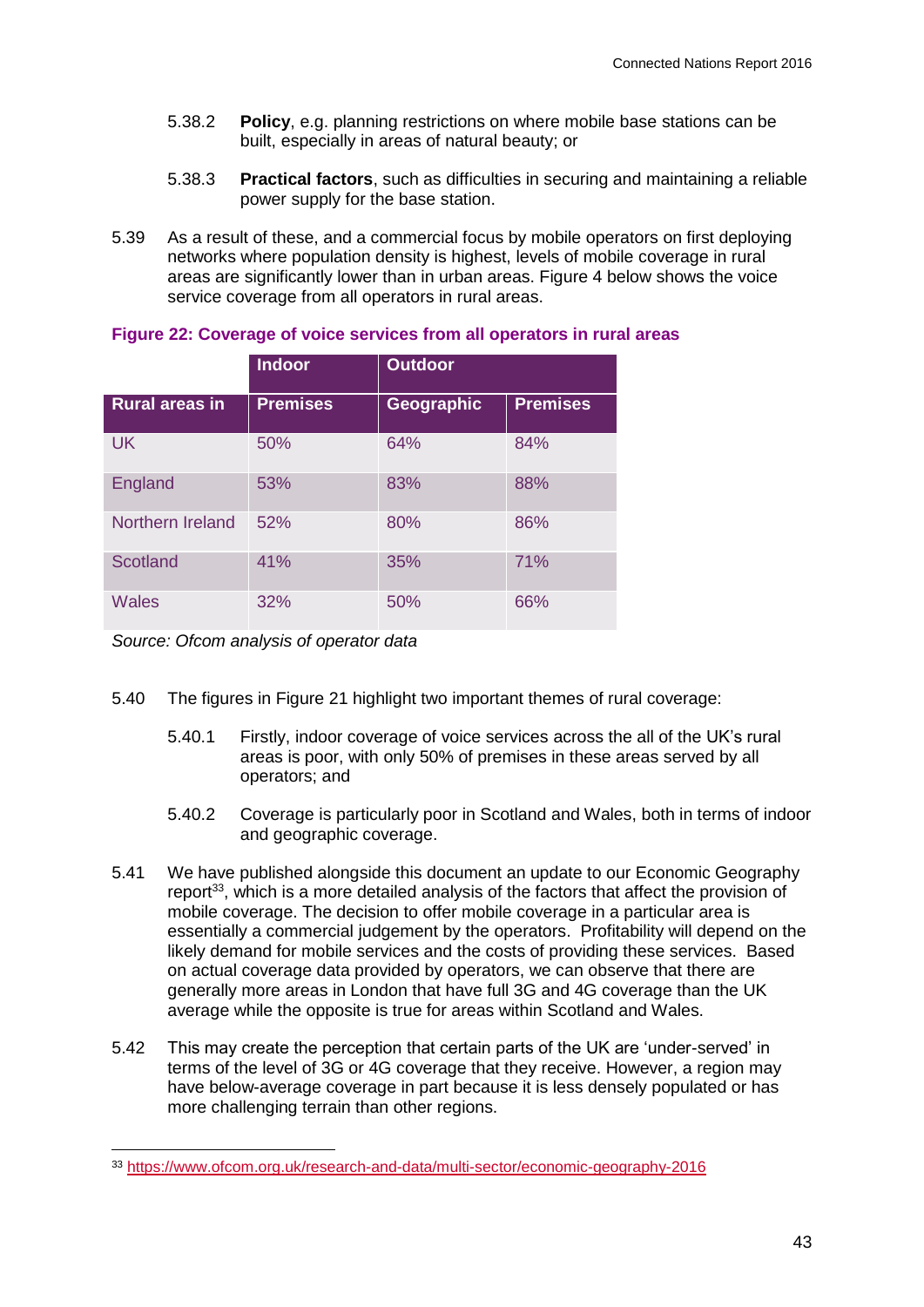- 5.43 We have used regression techniques to examine how much of the regional variation in 3G and 4G coverage can be explained by differences in the demand and cost factors. Applying this technique, we find that once factors such as population density, population composition, topography and whether the locality is urban or rural are taken into account, the probability of good 3G coverage is relatively similar between different parts of the UK. This indicates that much of the variation that we see in coverage can be explained by these factors. However, there would appear to be other factors that are specific to the East of England, Scotland and Wales that negatively affect coverage. Further work will be needed to understand the reasons for this.
- 5.44 In the case of 4G, there remains a considerable amount of unexplained regional variation particularly in the West Midlands, East of England, the South West, Wales and Scotland. However, 4G roll-out is ongoing and this only represents a snapshot of a dynamic environment. Over time, as 4G networks mature, we would expect that the amount of unexplained regional variation may become smaller, as it has for 3G.

# **Mobile coverage obligations**

- 5.45 Licence obligations to meet particular coverage levels are also playing a role in helping extend mobile coverage. In December 2014 the UK Government signed a binding agreement with the four network operators to improve mobile coverage. This agreement, since reflected in a licence obligation, guarantees coverage of a mobile voice service from each operator 90% of the UK's land mass by 2017.
- 5.46 This agreement uses a different definition of coverage to the one we use in this report. In particular, it is based on a lower mobile signal level requirement. This lower signal level relates to a lower likelihood of reliably being able to make a call when there are localised signal blockages by trees, buildings and other obstructions. Hence when this agreement is met it will correspond to a geographic mobile coverage level of between 80 and 85% based on the definitions used in this report, depending on the frequency bands used by each operator to provide voice services<sup>34</sup>. We intend to report in more detail on the progress being made by mobile operators in meeting their geographic mobile coverage licence obligations in Q1 2017, using more up to date coverage data from the operators $35$ .
- 5.47 As with voice services, licence obligations are also playing a role in improving the coverage of data services.  $O_2$  has a coverage obligation in its Wireless Telegraphy Act licence, requiring it to provide indoor coverage to 98% of UK premises by the end of 2017. Other operators have indicated their intention to match this level of coverage over the same timescale.

# **The increase in 4G coverage is helping to drive consumers' demand for mobile data**

5.48 Data consumption on mobile has increased to 106PB per month with the data per active connection per month now over 1GB [\(Figure 23\)](#page-12-0); this is a ten times increase

<sup>&</sup>lt;sup>34</sup> Unless the operators exceed their licence commitments.

<sup>&</sup>lt;sup>35</sup> We estimate that as of June 2016, based on the lower minimum mobile signal level requirements used in their agreements, the level of geographic mobile voice call coverage achieved by the different operators for the purposes of their agreements are:  $O_2 - 89$ %, Vodafone – 93%, EE – 85%, Three – 78%.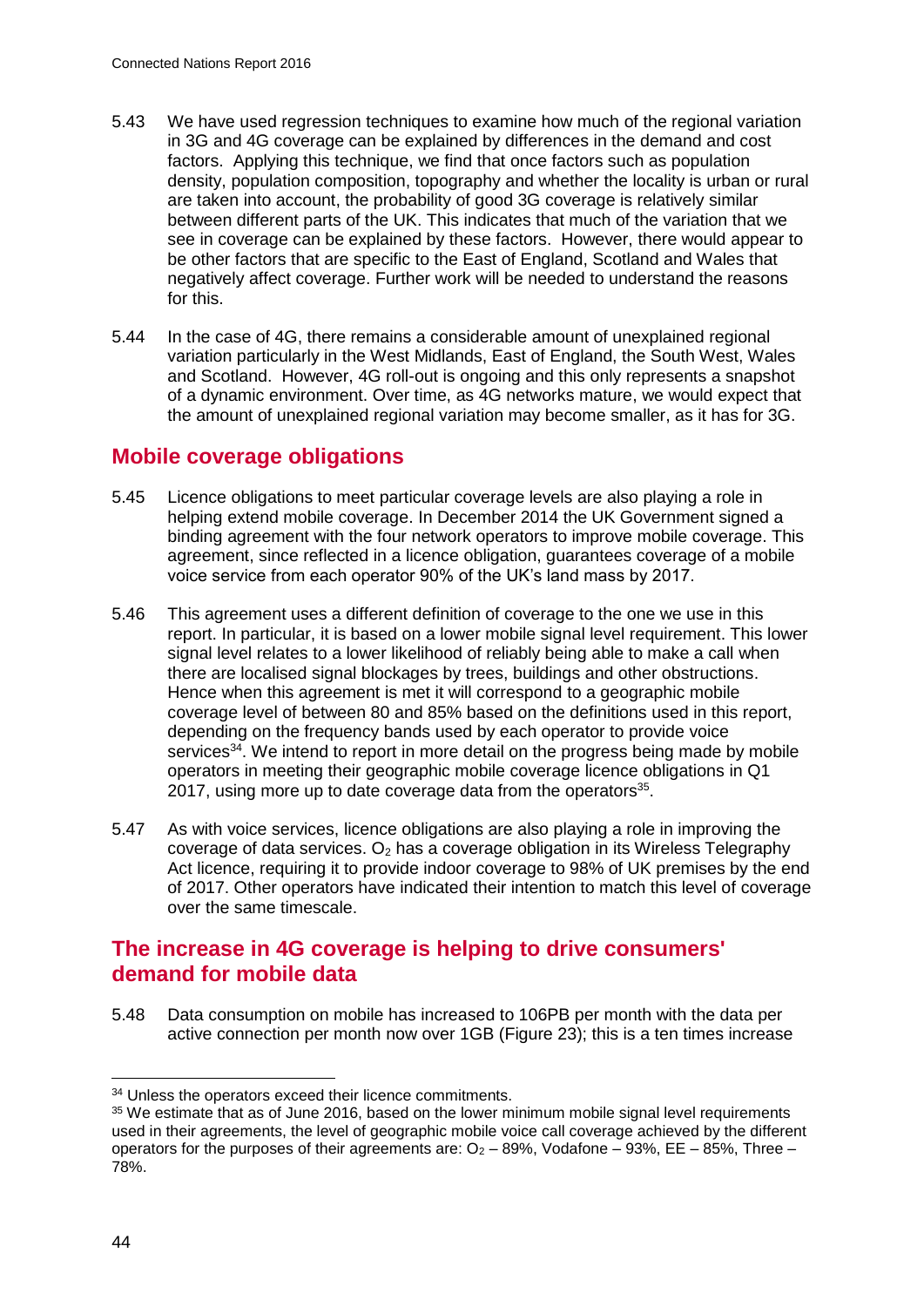over five years. The increase in 4G coverage, as shown in [Figure 20](#page-7-0) on page [40,](#page-7-0) has been instrumental in facilitating data consumption growth across the UK.

| <b>Traffic Type</b>                                        | June<br>2016 | June<br>2015 | June<br>2014 | <b>June</b><br>2013 | June<br>2012 | <b>March</b><br>2011 |
|------------------------------------------------------------|--------------|--------------|--------------|---------------------|--------------|----------------------|
| <b>Active Connection</b><br>(millions)                     | 83.6         | 83.7         | $83.2*$      | 82.7                | 82.2         | 81.1                 |
| <b>Total data</b><br>uploaded/downloaded<br>(GB, millions) | 105.5        | 72.9         | 44.3         | 28.9                | 19.7         | 9.0                  |
| Data per active<br><b>connection (GB)</b>                  | 1.26         | 0.87         | 0.53         | 0.35                | 0.24         | 0.11                 |

#### <span id="page-12-0"></span>**Figure 23: Mobile data use continues to increase**

*Source: Ofcom analysis of Mobile Network Operator data and Connected Nations Report 2015<sup>36</sup>*

*Note:* \* figure from March 2014

-

- 5.49 Data traffic distribution is roughly in line with population distribution across the UK, as can be seen in [Figure 24.](#page-12-1) England has the highest 4G coverage in the UK and, with just under 93PB, it accounts for 88% of the total data traffic generated in a month. The 2016 data traffic in England has outstripped the total data traffic in the UK for 2015.
- 5.50 Wales has the lowest 4G coverage in the UK and accounts for 3% of data traffic generated in a month, ahead of Northern Ireland, as a result of higher population. With regards to Northern Ireland, it has the second best 4G coverage in the UK, but only accounts for 2% of the total data traffic generated in a month.

| <b>Nation</b>           | Data Traffic (GB, millions) (%) | <b>Population</b><br>(millions) $(\frac{9}{6})^{37}$ |                 |
|-------------------------|---------------------------------|------------------------------------------------------|-----------------|
|                         | 2015                            | 2016                                                 | <b>Mid-2015</b> |
| <b>England</b>          | 64.0 (88%)                      | 92.7 (88%)                                           | 54.8 (84%)      |
| <b>Northern Ireland</b> | 0.8(1%)                         | 1.8(2%)                                              | 1.9(3%)         |
| <b>Scotland</b>         | 5.4(7%)                         | 7.6(7%)                                              | 5.4(8%)         |
| <b>Wales</b>            | 2.7(4%)                         | 3.4(3%)                                              | 3.1(5%)         |
| <b>UK</b>               | 72.9                            | 105.5                                                | 65.1            |

#### <span id="page-12-1"></span>**Figure 24: Share of data traffic and population between UK nations**

<sup>36</sup> https://www.ofcom.org.uk/research-and-data/infrastructure-research/connected-nations-2015 <sup>37</sup> ONS estimates of UK population:

https://www.ons.gov.uk/peoplepopulationandcommunity/populationandmigration/populationestimates/ bulletins/annualmidyearpopulationestimates/mid2015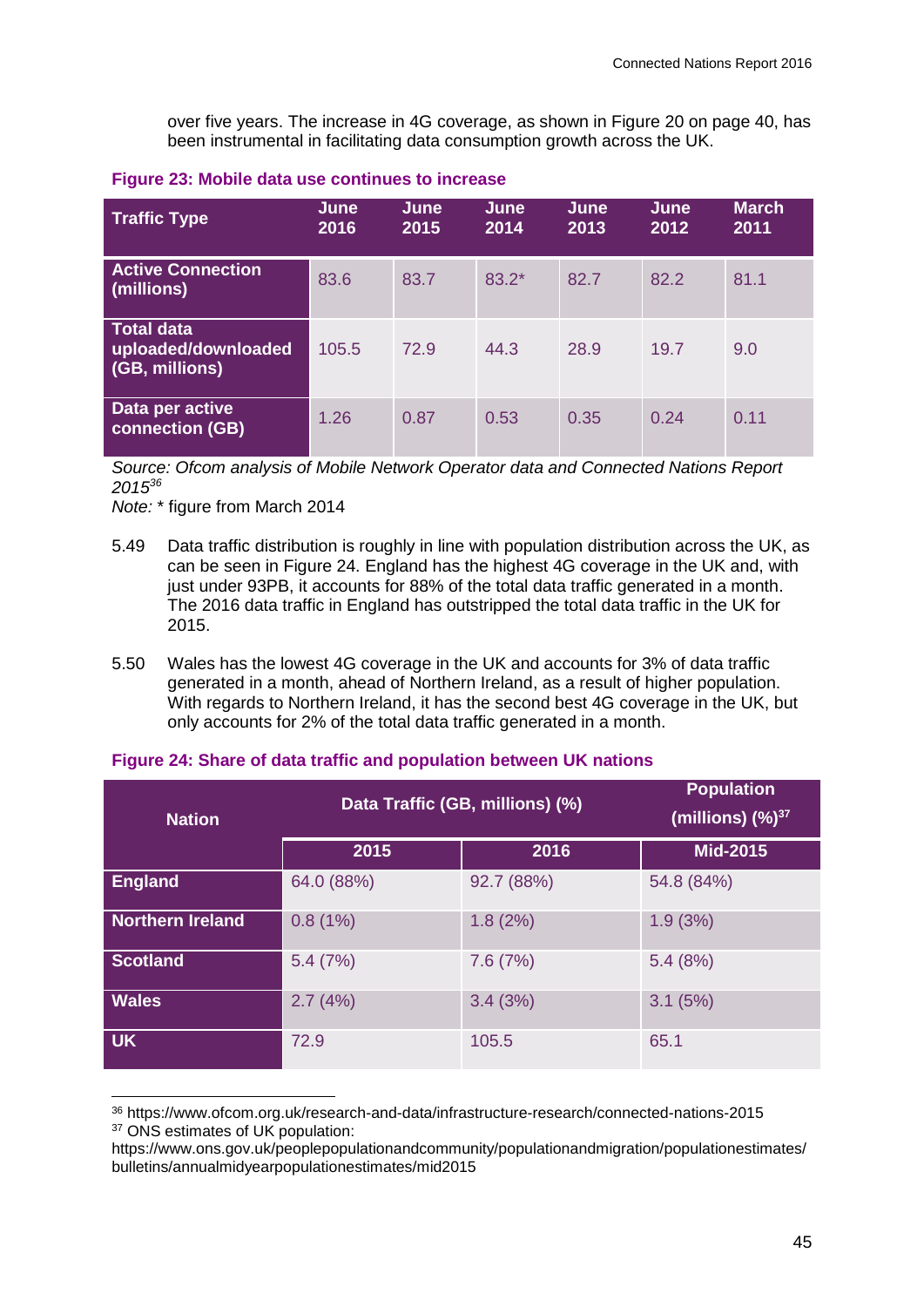#### *Source: Ofcom analysis of Mobile Network Operator data.*

5.51 [Figure 25](#page-13-0) shows the distribution of data traffic by local authority. Data consumption in London is 24.8PB per month, which accounts for almost a quarter (23.5%) of the total UK data consumption. The second highest local authority by data traffic consumption is Birmingham with a tenth of London's data traffic consumption. The least data traffic is consumed in the local authority of the Isles of Scilly.

#### <span id="page-13-0"></span>**Figure 25: Data traffic heat map at each local authority<sup>38</sup> and top 10 local authorities by data traffic**



*Source: Ofcom analysis of Mobile Network Operator data*

5.52 A greater proportion of data is being delivered over 4G networks. Given the faster download speeds of the technology, and its ability to handle high demand applications such as streaming HD video. In 2016, 60.2% of the total data traffic was delivered over 4G networks (63.5PB), in comparison to 39.3% on 3G network (41.5PB). This means that 50% more traffic is carried on 4G than on 3G.

 $\overline{a}$ 

<sup>38</sup> An interactive version of this map is available: [https://www.ofcom.org.uk/research-and](https://www.ofcom.org.uk/research-and-data/infrastructure-research/connected-nations-2016/interactive)[data/infrastructure-research/connected-nations-2016/interactive](https://www.ofcom.org.uk/research-and-data/infrastructure-research/connected-nations-2016/interactive)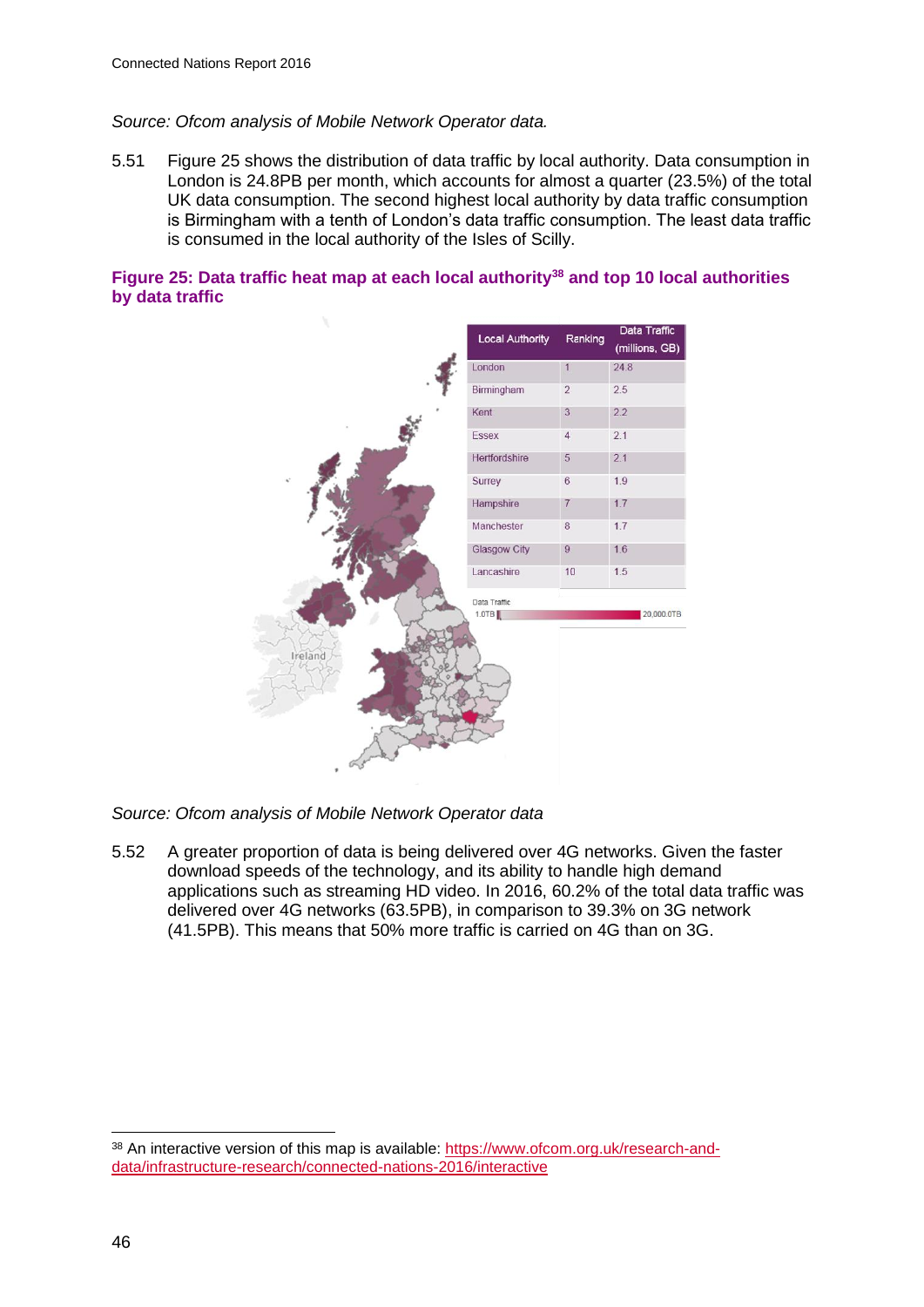|                                   | Data Traffic (GB, millions) (%) |            |            |              |  |
|-----------------------------------|---------------------------------|------------|------------|--------------|--|
|                                   | 2G                              | 3G         | 4G         | <b>Total</b> |  |
| <b>England</b>                    | 0.4(76%)                        | 35.7 (86%) | 56.4 (89%) | 92.7 (88%)   |  |
| <b>Northern</b><br><b>Ireland</b> | 0.02(3%)                        | 0.67(2%)   | 1.1(2%)    | 1.8(2%)      |  |
| <b>Scotland</b>                   | 0.07(13%)                       | 3.4(8%)    | 4.24(7%)   | 7.6(7%)      |  |
| <b>Wales</b>                      | 0.04(8%)                        | 1.71(4%)   | 1.72(3%)   | 3.4(3%)      |  |
| <b>UK</b>                         | $0.53(0.5\%)$                   | 41.5 (39%) | 63.5 (60%) | 105.5        |  |

## <span id="page-14-0"></span>**Figure 26: UK data traffic by technology type for each nation**

*Source: Ofcom analysis of Mobile Network Operator data*

5.53 The table in [Figure 26](#page-14-0) highlights the marked difference between 3G and 4G data traffic across nations except Wales, where the data traffic for 3G and 4G are particularly close. Wales has relatively low 4G coverage, compared to the UK as a whole and as shown in [Figure 17;](#page-3-0) as a result, the data traffic delivered over 4G networks is relatively low.

# **Where and when consumer uses data plays an important role in the experience**

- 5.54 Coverage is perhaps the most important factor in determining the consumer's quality of experience. Despite data traffic and coverage continuing to increase (as shown in [Figure 17](#page-3-0) and [Figure 23\)](#page-12-0), the quality of experience of a single consumer is affected by a range of factors, including whether they are indoors or outdoors, close to or far from a base station and whether they are moving. The service consumers receive will also be influenced by factors outside of their control, such as how many others are trying to use the network at the same time.
- 5.55 In [Figure 27,](#page-15-0) we analyse data traffic in the busy hour. Each base station has a different busy hour; this is the hour in which the greatest data traffic is downloaded. Consumer quality of experience may be affected in the busy hour, and they may experience slower download speeds as more people are using the network.
- 5.56 Our analysis of the data traffic carried in busy hours shows that 15:00 16:00, across the month, is the hour in which the most data is downloaded and uploaded across the UK, nevertheless the use of data never switches off. The 15:00 – 16:00 slot coincides with the end of the school day, and analysis of Digital Day data<sup>39</sup> shows a peak for smartphone reach for 11-15 year olds at 3-5pm.
- 5.57 Consumers at different hours and locations may have a lower quality of experience. Base stations can have their busiest hour across any of the 24 hours of a day. For

<sup>39</sup> http://www.digitaldayresearch.co.uk/